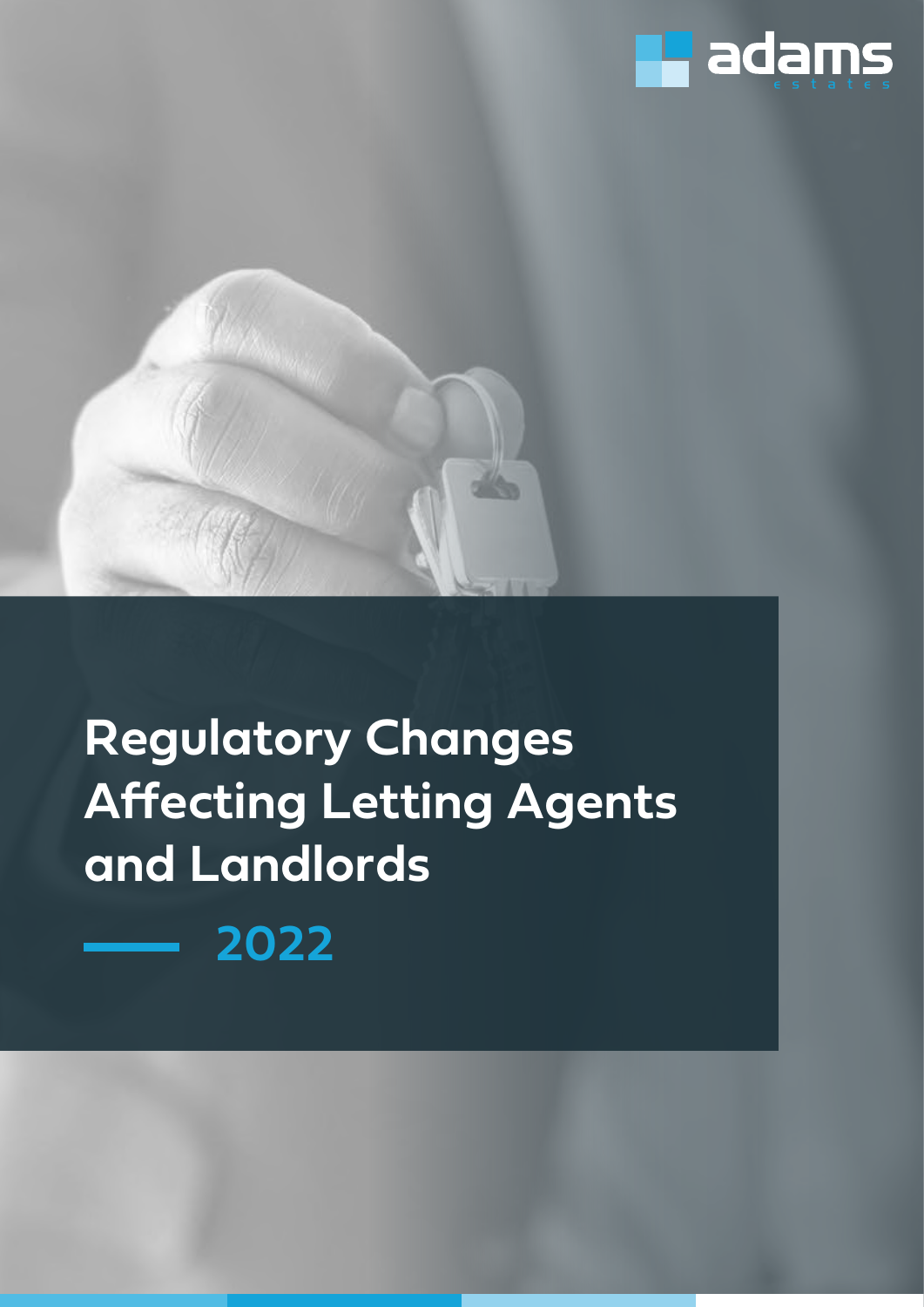### **Introduction**

With the UK still in the grip of the Covid-19 pandemic as we begin 2022, there is some mystery over what the year will look like. While we have exact dates for some legislative changes, others are yet to be confirmed, and we can only speculate that they will happen at some point in near future. Read on to discover what landlords can expect from 2022, as well as what else, though unconfirmed, could be on the Government's agenda.

*DISCLAIMER: This ebook is intended for information only and does not constitute legal advice. If you have any questions related to issues in this ebook, we strongly advise contacting a legal professional.*



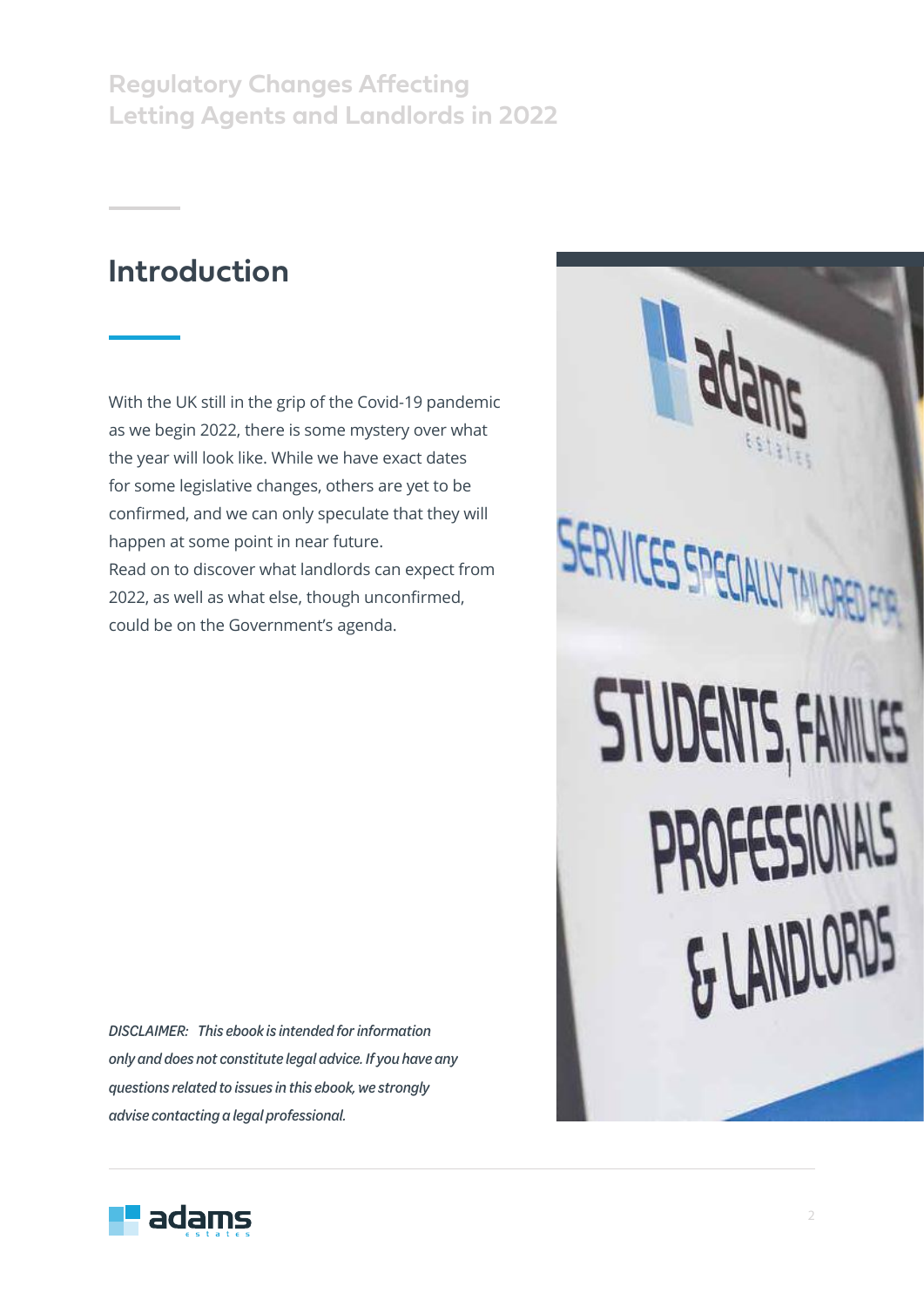

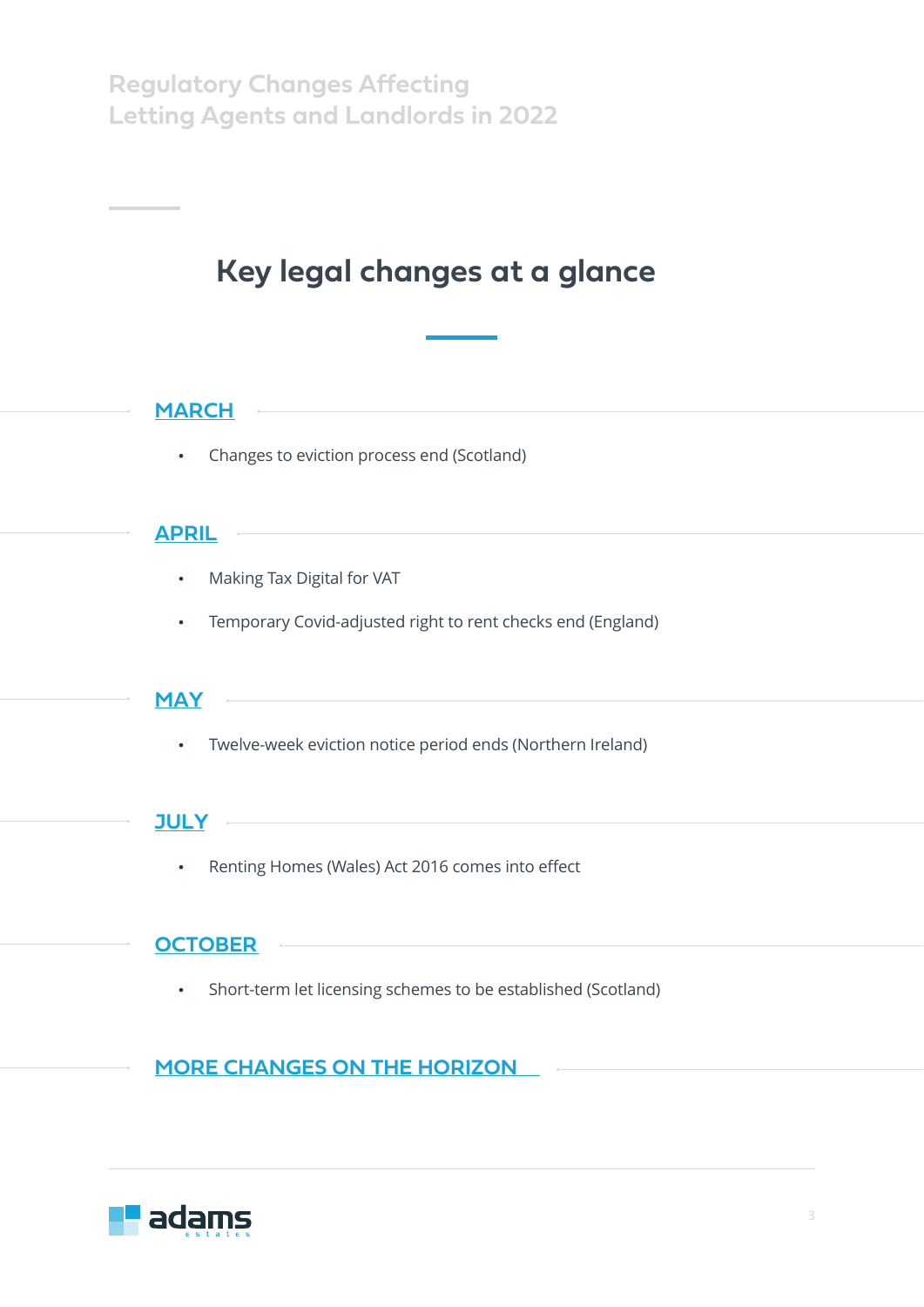## **March**

31 MARCH 2022

### Changes to eviction process end (Scotland)

Under the Coronavirus (Scotland) Act 2020 , in most cases, landlords must give occupiers six months' notice to evict. Most eviction grounds are discretionary, meaning the landlord must provide evidence for why the eviction is reasonable. This law is set to expire on 31 March 2022, but as with many pieces of legislation related to coronavirus, this could be subject to further extension. Scottish Parliament has the power to extend the measures by six months to September 2022 if they deem it necessary. Alternatively, the measures could be ended early if deemed no longer necessary.

When this law expires, notice periods will revert back to how they were pre-pandemic, which for the majority of cases was 28 days (one month) when less than six months into a tenancy, and 84 days (three months) after six months.



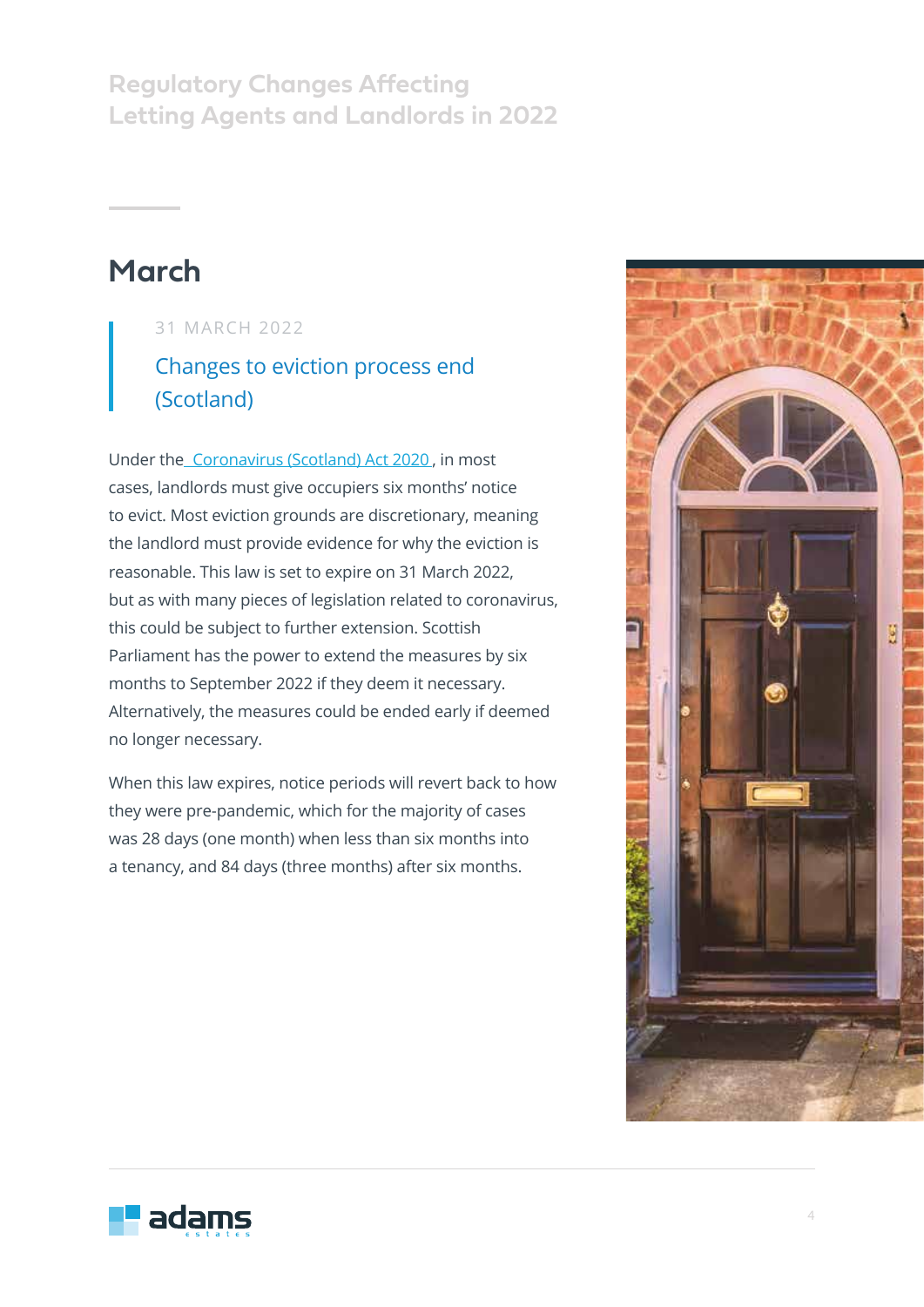### **April**

#### 1 APRIL 2022

#### Making Tax Digital for VAT

Since April 2019, VAT-registered businesses with taxable annual turnover above £85,000 have been required to keep digital tax records and submit their VAT returns using software.On or after 1 April 2022, for all VAT-registered businesses with a taxable turnover of below £85,000 will be required to do the same.



#### 5 APRIL 2022

### Temporary Covid-adjusted right to rent checks end (England)

Temporary changes to the right to rent checking process during Covid-19 have allowed occupiers to show their original documents over a video call and to share scanned copies or photos of these documents instead of the originals with their landlord or agent between 30 March 2020 and 5 April 2022. If the occupier has a current Biometric Residence Permit or Biometric Residence Card or has been granted status under the EU Settlement Scheme or the points-based immigration system you can use theonline right to rent service during the video call—provided they have granted you permission to view their details.

You do not need to carry out retrospective checks on occupiers who had an adjusted check. The Government has said new right to rent guidance will be issued before 6 April 2022.

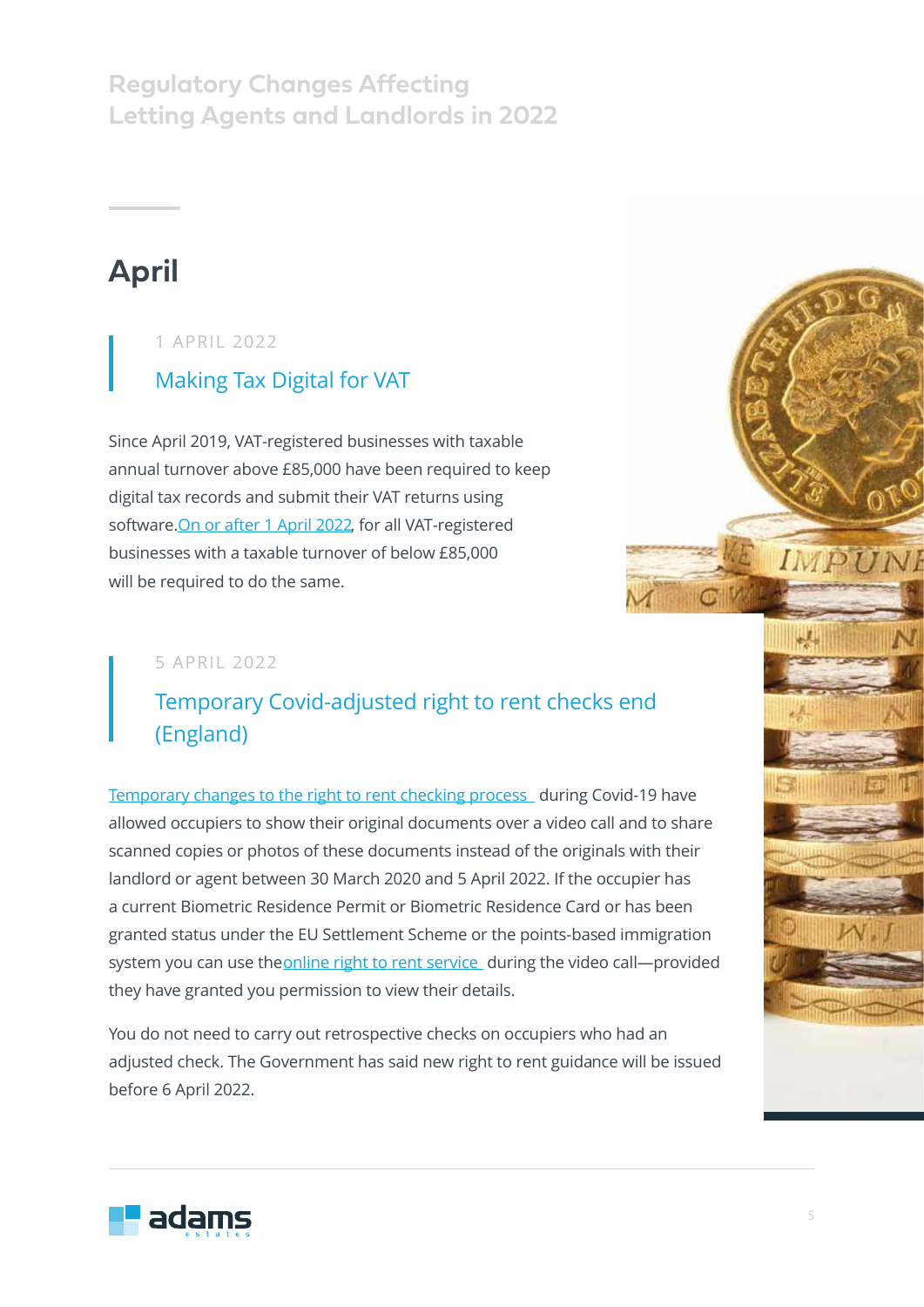### **May**

#### 4 MAY 2022

### Twelve-week eviction notice period end (Northern Ireland)

Since May 2020, the *Private Tenancies (Coronavirus Modifications)* Act has required landlords in Northern Ireland to give 12 weeks' notice to evict occupiers for any reason. This requirement is currently due to end on 4 May 2022. Judging from previous extensions, this date may be reviewed four weeks before the deadline.

### **July**

15 JULY 2022

### Renting Homes (Wales) Act 2016 comes into effect

On 12 January 2022 Julie James, Minister for Climate Change announced that The Renting Homes (Wales) Act is to be implemented on 15 July 2022. This law aims to make it simpler and easier to rent a home in Wales and to increase protections for renters. The Act makes many changes to tenancy laws in Wales, including how tenancy agreements work. Most tenancies, including assured shorthold, assured and secure tenancies, will be replaced with either a secure occupation contract or a standard occupation contract, depending on whether the property is owned by a private landlord, council, or housing as sociation.



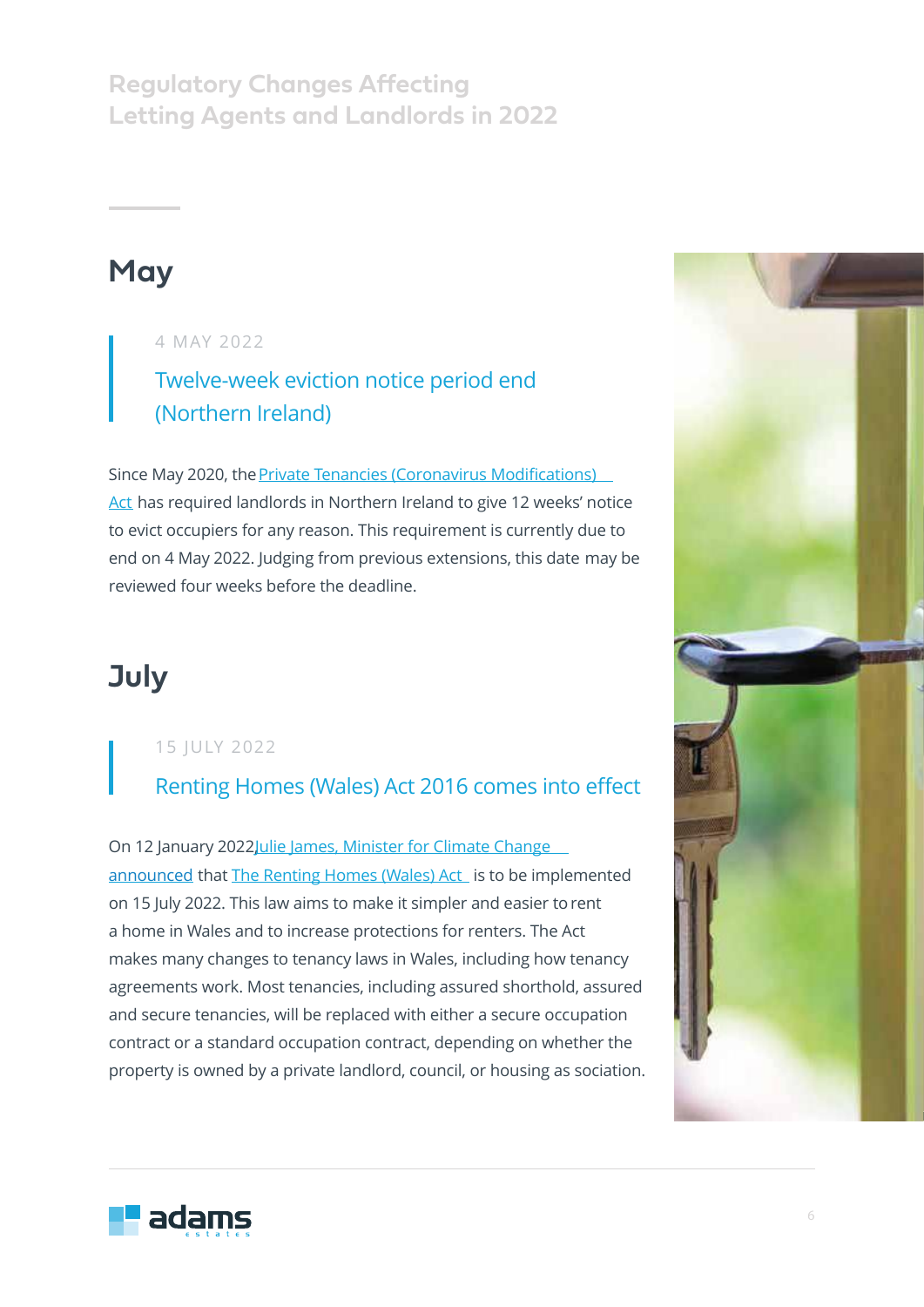In a bid to protect renters from retaliatory evictions, the Act also removes the ability for a landlord to issue a possession notice if the Court is satisfied that the notice was issued in response to a request for repairs.

Another significant change for agents and occupiers is to no-fault evictions (Section 21). The minimum notice for no-fault evictions will be extended from two months to six months. Notices will not be allowed to be served before six months into the tenancy, and their validity will depend on the landlord complying with obligations around licensing, deposit protection and registration. This means that renters in Wales will have a minimum 12-month secure tenure from the day they move into a new rented home, longer than that in other parts of the UK.

The new guidance on the Act will be available online from 14 January 2022 onwards.

### **October**

1 OCTOBER 2022

### Short-term let licensing schemes to be established (Scotland)

Underplans drawn up by Scottish Parliament , all local authorities will need to establish licensing schemes for short-term lets by October 2022. Operators of short-term let accommodations will have until 1 April 2023 to apply for a licence for each of their properties, with all short-term lets in Scotland required to be licensed by 1 July 2024. England and Wales are also looking into ways to regulate holiday lets; see the next section for information on this.



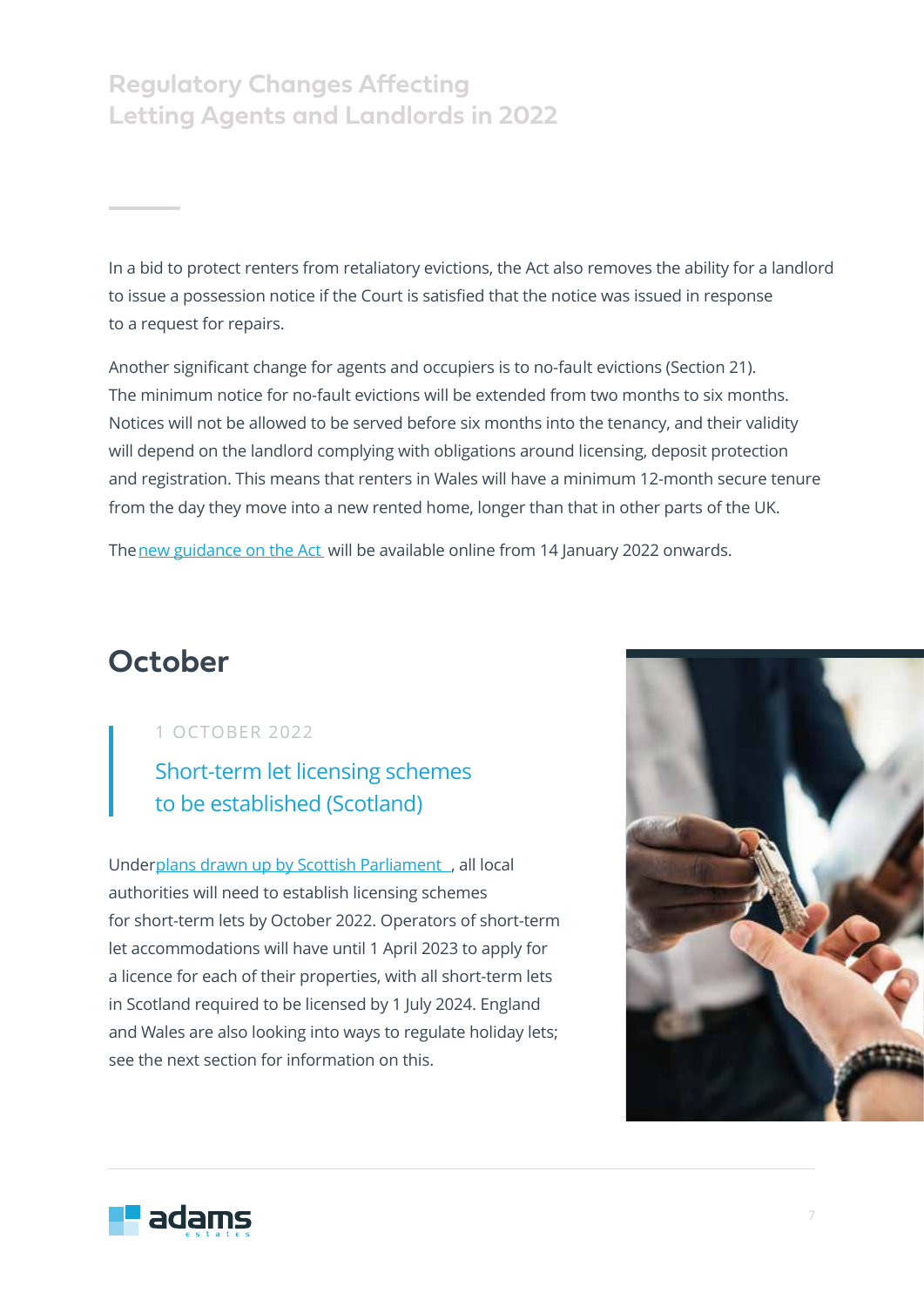### **More changes on the horizon**

Some announced changes like the new Regulation of Property Agents (RoPA) framework have yet to have a definite implementation schedule. They may be picked up this year, or they may not. Keep an eye out for our updates on these topics.

### Building Safety Bill

Any landlord who lets flats should know about the Government's plans for an improved and stricter building safety regime. The Building Safety Bill, currently going through Parliament, sets out to improve the safety of buildings by holding named individuals to account for ensuring a building is compliant and safe at every stage from construction to residency—and imposes stiff penalties on those who do not.

Though the Bill is not expected to come into effect until 2023, there is still plenty of time for Parliament to reshape it through comment and debate. A key question currently being dealt with is who will pay when a building requires remediation work to bring it to standard? On 10 January 2022, the Government announced plans to introduce a levy on developers of high-rise buildings to help pay for building safety remediation. This is likely to be controversial and could be subject to change.



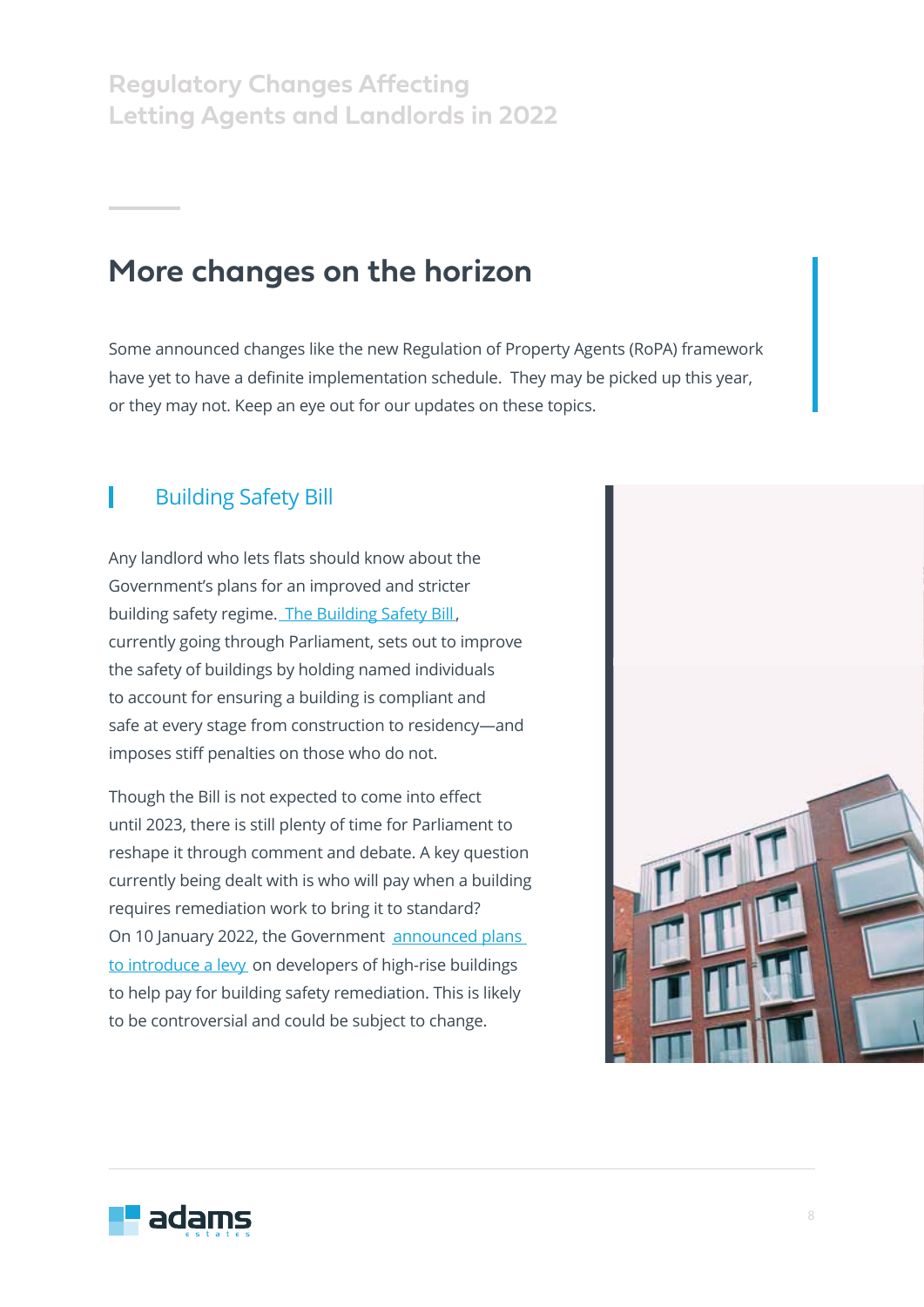### Changes to stamp duty on 'mixed-property' transactions (England and Northern Ireland)

Her Majesty's Revenue and Customs (HMRC) is currently consulting on proposed changes to Stamp Duty Land Tax (SDLT) that are designed to promote 'fairness' in taxation. The target is 'mixedproperty' transactions such as ground floor shops with flats above them. Currently, despite these flats being residential, only a commercial rate of SDLT would apply to this type of transaction. HMRC seeks to change this so that a fairer rate of residential SDLT would be paid in addition to the commercial rate on the shop. The consultation is due to close on 22 February 2022.



### Minimum Energy Performance of Buildings (No. 2) Bill (England and Wales)

To meet its net-zero emissions target by 2050, the Government proposed raising the minimum energy efficiency standard in rented homes to 'C' by 2030 . Following the Government's consultation on the matter, the Minimum Energy Performance of Buildings (No. 2) Bill is currently making its way through Parliament. When it becomes law, an energy efficiency performance (EPC) of at least 'C' will be required for new tenancies from 31 December 2025; in the case of existing tenancies, landlords will have until 31 December 2028 to meet the new standard. (A similar time frame has been proposed by the Scottish government and the private rented sector will be consulted in 2022 as to its implementation.) As with the current rules, a property could be exempted should it satisfy certain practical and affordability criteria.

Under the Domestic Minimum Energy Efficiency Standard (MEES) Regulations , all properties must be rated 'E' or higher to be allowed to be privately let currently.

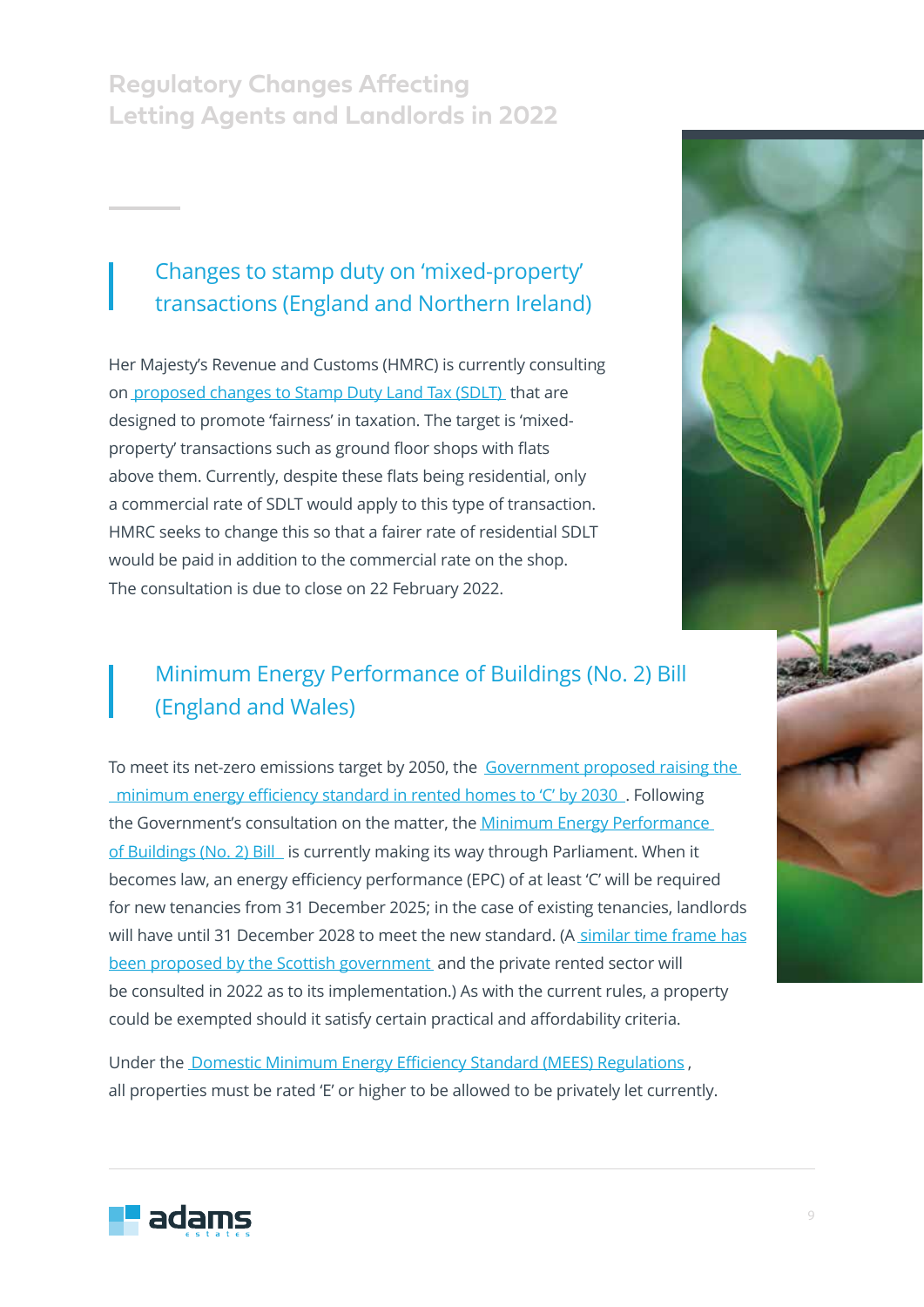### Extending regulations on smoke and carbon monoxide alarms (England)

Following a consultation that ended in January 2021, the Government has committed to bringing forward the following changes to smoke and carbon monoxide legislation in England:

- Social landlords will be obliged to ensure at least one smoke alarm is installed on each storey of their homes
- All landlords will be obliged to ensure a carbon monoxide alarm is installed in any room in their homes with a fixed combustion appliance (excluding gas cookers)
- In any home, when a new fixed combustion appliance (excluding gas cookers) is installed, a carbon monoxide alarm will be required by law
- Landlords will be legally obliged to repair or replace alarms once informed that they are faulty (testing will remain the occupier's responsibility)

No implementation plan has been set, but the Government intends to allow a transition period to give landlords time to comply.



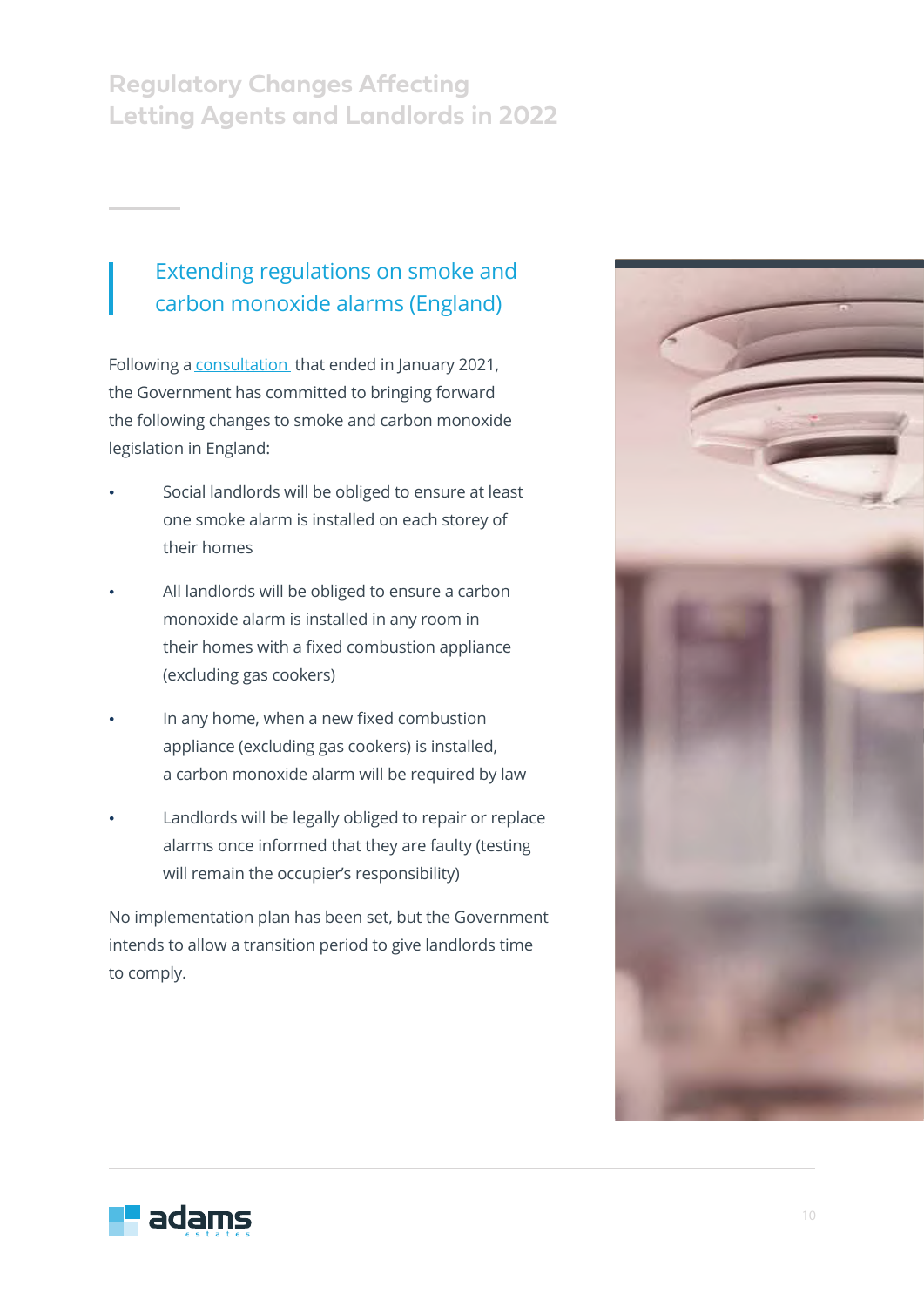### Regulating holiday lets (England and Wales)

The Government has pledged to run a consultation this year on the idea of a register for properties used as holiday lets in England, amid concerns that growing numbers of short-let homes are affecting communities and reducing the affordability of local property. In Wales, the Government is looking to tackle this problem by increasing council tax rates for holiday homes. They ran a consultation in 2021, which we can expect them to respond to this year.



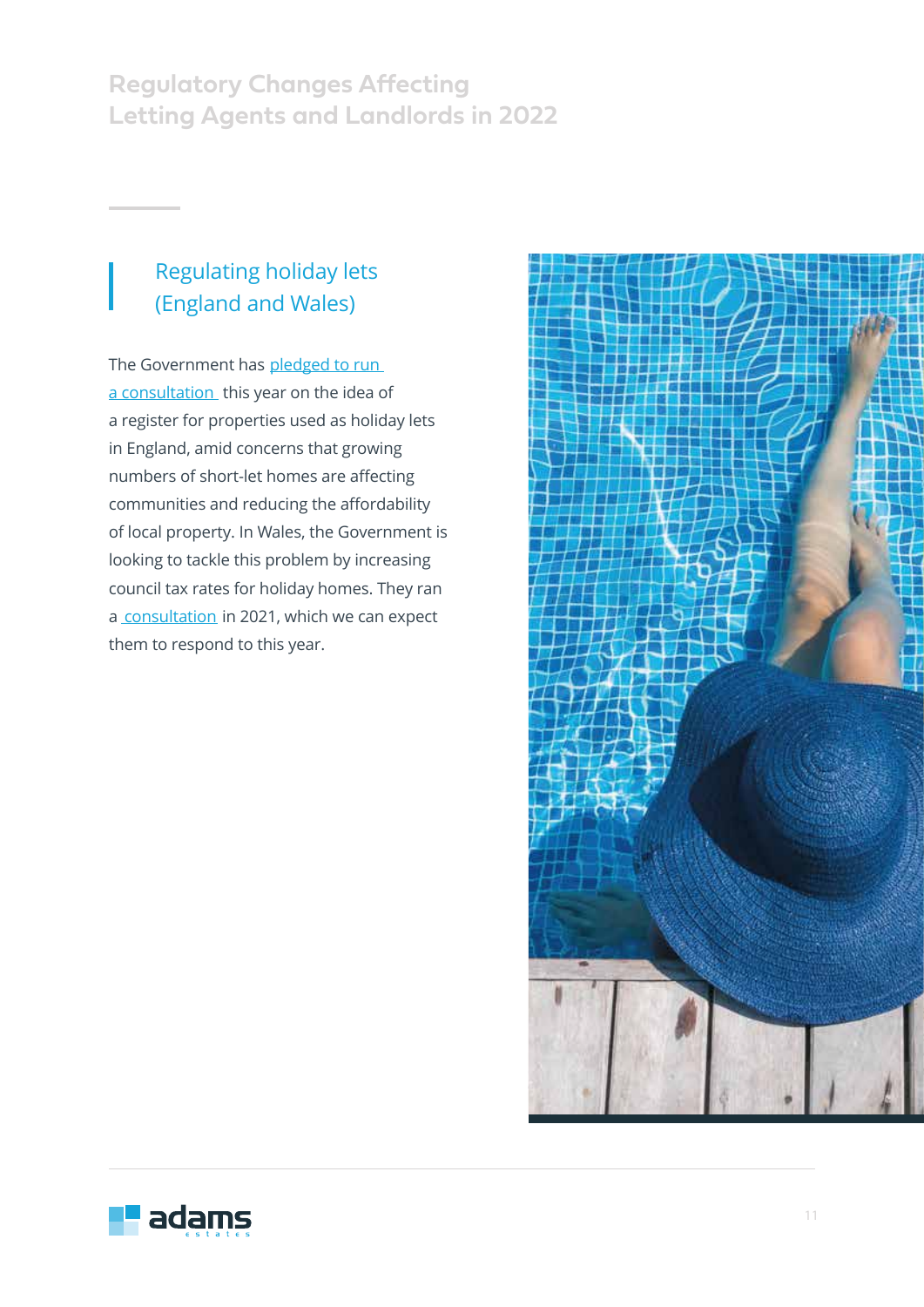#### Renters' Reform Bill (England) П

A white paper preceding the much-anticipated Renters' Reform Bill has been pushed back from Autumn 2021 to some time in 2022, but it is unclear when we could expect it.

We know the Government wishes to discuss the following:

- The removal of Section 21 of the Housing Act 1988— Under Section 21, occupiers can be evicted during a tenancy with no fixed end date or after a fixed-term tenancy ends without giving a reason
- The strengthening of Section 8-Improved and clearer grounds for possession and improvements to the possession process in courts
- Deposit reform—Lifetime deposits, improved deposit protection, the closing of avoidance loopholes and reduction of time taken to resolve disputes
- Requiring all private landlords to belong to a redress scheme and considering the merits of a landlord register to ensure effective enforcement
- Measures to hold bad landlords to account without penalising good landlords

Judging by the current rate of progress, the Bill may be ready by 2023.



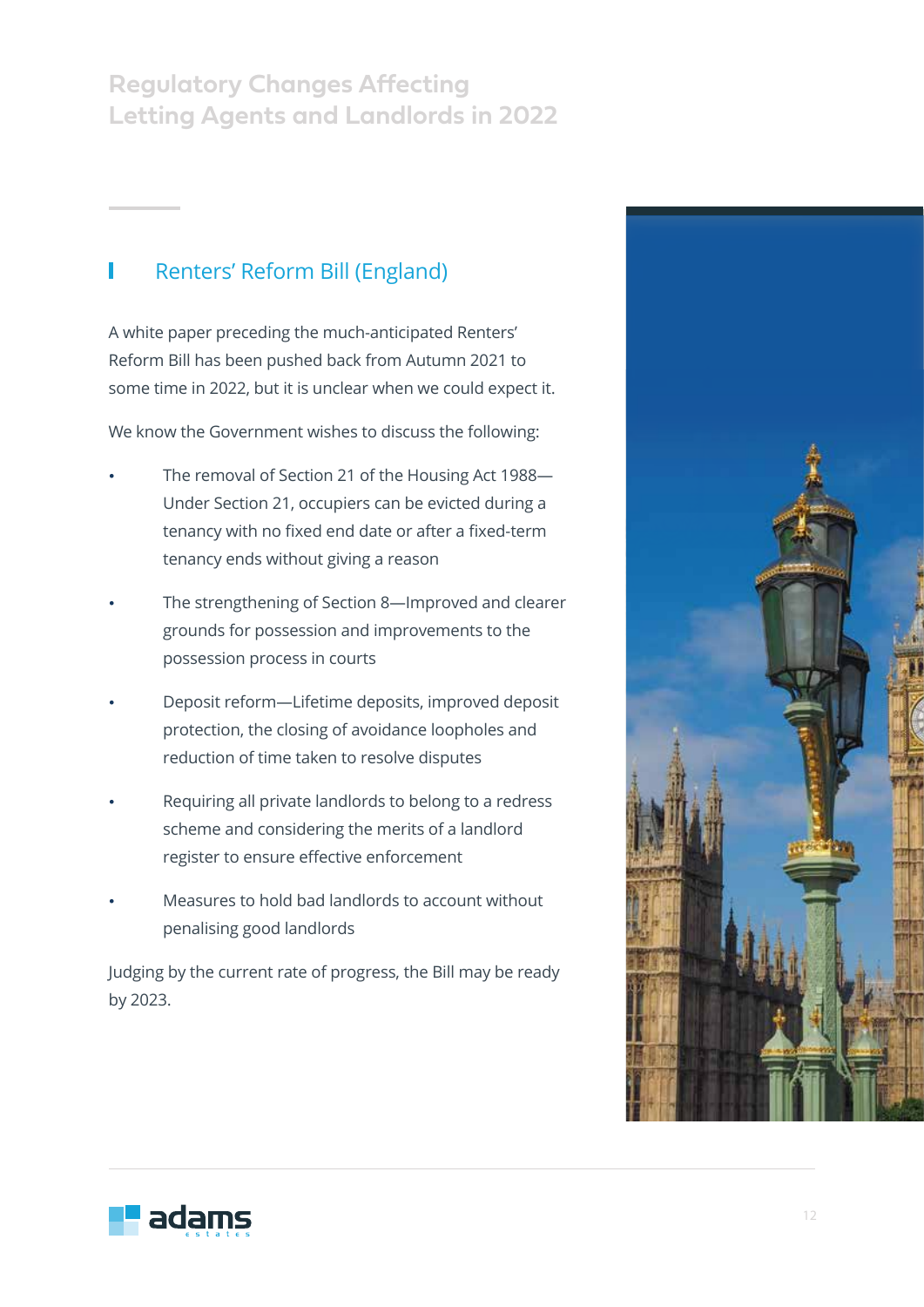### Introduction of the Regulation of Property Agents (RoPA) framework (England)

The working group report for the Regulation of Property Agents (RoPA) framework was published back in 2019. It is not clear when we may hear more on this, and it's likely been pushed back as a result of other more pressing matters such as coronavirus legislation.

#### Energy price cap increases П

The energy price cap, which limits how much an energy supplier can charge for their default tariffs, is expected to rise significantly in April 2022. As a result of this, prospective renters may be more sensitive to the energy efficiency of their next rented home. Aside from providing an EPC on online listings, agents and landlords may find disclosing the average running costs for the properties an effective tactic to match with suitable renters more quickly.